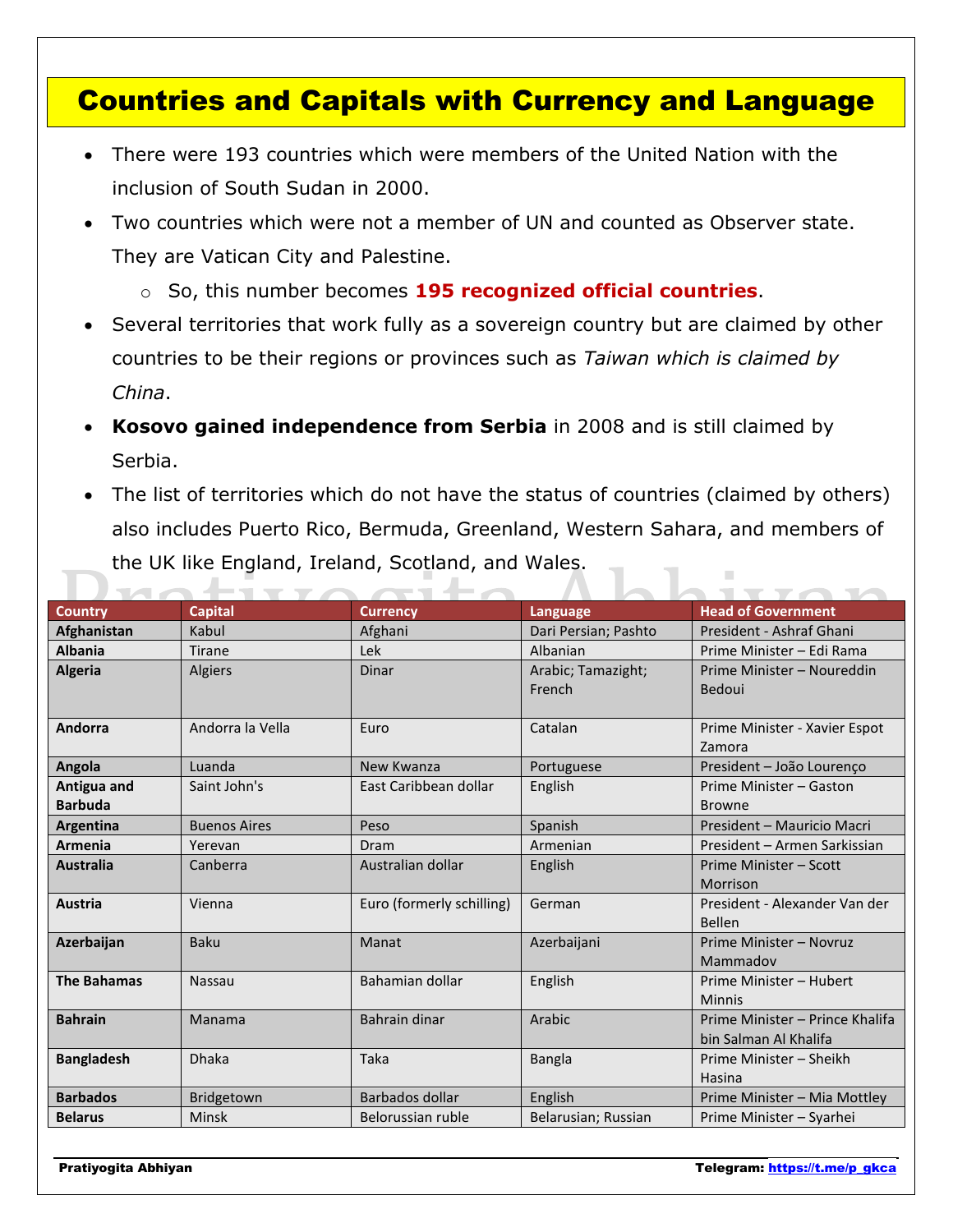|                                                       |                                                |                                  |                               | <b>Rumas</b>                                            |
|-------------------------------------------------------|------------------------------------------------|----------------------------------|-------------------------------|---------------------------------------------------------|
| <b>Belgium</b>                                        | <b>Brussels</b>                                | Euro (formerly Belgian<br>franc) | Dutch; French; German         | Prime Minister - Charles<br>Michel                      |
| <b>Belize</b>                                         | Belmopan                                       | Belize dollar                    | English                       | Prime Minister - Dean Barrow                            |
| <b>Benin</b>                                          | Porto-Novo                                     | <b>CFA Franc</b>                 | French                        | President - Patrice Talon                               |
| <b>Bhutan</b>                                         | Thimphu                                        | Ngultrum                         | Dzongkha                      | Prime Minister - Lotay<br>Tshering                      |
| <b>Bolivia</b>                                        | La Paz (administrative);<br>Sucre (judicial)   | <b>Boliviano</b>                 | Spanish; Quechua;<br>Aymara   | Prime Minister - Evo Morales                            |
| <b>Bosnia and</b><br>Herzegovina                      | Sarajevo                                       | <b>Convertible Mark</b>          | Bosnian; Croatian;<br>Serbian | Chairman of the Council of<br>Ministers - Denis Zvizdić |
| <b>Botswana</b>                                       | Gaborone                                       | Pula                             | English; Tswana               | President - Mokgweetsi Masisi                           |
| <b>Brazil</b>                                         | <b>Brasilia</b>                                | Real                             | Portuguese                    | President - Jair Bolsonaro                              |
| <b>Brunei</b>                                         | Bandar Seri Begawan                            | Brunei dollar                    | Malay                         | Sultan and Prime Minister -<br>Hassanal Bolkiah         |
| <b>Bulgaria</b>                                       | Sofia                                          | Lev                              | <b>Bulgarian</b>              | Prime Minister - Boyko<br>Borisov                       |
| <b>Burkina Faso</b>                                   | Ouagadougou                                    | <b>CFA Franc</b>                 | French                        | Prime Minister - Christophe<br>Joseph Marie Dabiré      |
| <b>Burundi</b>                                        | Gitega                                         | Burundi franc                    | Kirundi; French               | President - Pierre Nkurunziza                           |
| Cambodia                                              | <b>Phnom Penh</b>                              | Riel                             | Khmer                         | Prime Minister - Hun Sen                                |
| <b>Cameroon</b>                                       | Yaounde                                        | <b>CFA Franc</b>                 | French; English               | Prime Minister - Joseph Ngute                           |
| Canada                                                | Ottawa                                         | Canadian dollar                  | English; French               | Prime Minister - Justin<br>Trudeau                      |
| <b>Cape Verde</b>                                     | Praia                                          | Cape Verdean escudo              | Portuguese                    | Prime Minister - Ulisses<br>Correia e Silva             |
| <b>Central African</b><br><b>Republic</b>             | Bangui                                         | <b>CFA Franc</b>                 | Sango; French                 | Prime Minister - Firmin<br>Ngrebada                     |
| Chad                                                  | N'Djamena                                      | <b>CFA Franc</b>                 | French; Arabic                | President - Idriss Deby                                 |
| <b>Chile</b>                                          | Santiago                                       | <b>Chilean Peso</b>              | Spanish                       | President - Sebastián Piñera                            |
| China                                                 | <b>Beijing</b>                                 | <b>Chinese Yuan</b>              | Mandarin                      | President - Xi Jinping                                  |
| Colombia                                              | Bogota                                         | Colombian Peso                   | Spanish                       | President - Ivan Duque<br>Marquez                       |
| <b>Comoros</b>                                        | Moroni                                         | Franc                            | Comorian; Arabic;<br>French   | President - Azali Assoumani                             |
| <b>Republic of the</b><br>Congo                       | <b>Brazzaville</b>                             | <b>CFA Franc</b>                 | French                        | Prime Minister-Clément<br>Mouamba                       |
| Congo,<br><b>Democratic</b><br><b>Republic of the</b> | Kinshasa                                       | Congolese franc                  | French                        | Prime Minister - Sylvestre<br>Ilunga                    |
| <b>Costa Rica</b>                                     | San Jose                                       | Colón                            | Spanish                       | President - Carlos Alvarado<br>Quesada                  |
| Cote d'Ivoire                                         | Yamoussoukro (official);<br>Abidjan (de facto) | <b>CFA Franc</b>                 | French                        | President - Alassane Ouattara                           |
| <b>Croatia</b>                                        | Zagreb                                         | Croatian                         | Kuna                          | Prime Minister - Andrej<br>Plenković                    |
| Cuba                                                  | Havana                                         | Cuban Peso                       | Spanish                       | Prime Minister-Manuel<br>Marrero Cruz                   |
| <b>Cyprus</b>                                         | Nicosia                                        | Euro                             | Greek; Turkish                | President - Nicos Anastasiades                          |
| <b>Czech Republic</b>                                 | Prague                                         | Koruna                           | Czech; Slovak                 | Prime Minister - Andrej Babiš                           |
| <b>Denmark</b>                                        | Copenhagen                                     | Danish Krone                     | Danish                        | Prime Minister - Mette<br>Frederiksen                   |
| <b>Djibouti</b>                                       | Djibouti                                       | Djiboutian franc                 | Arabic; French                | Prime Minister - Abdoulkader<br>Kamil Mohamed           |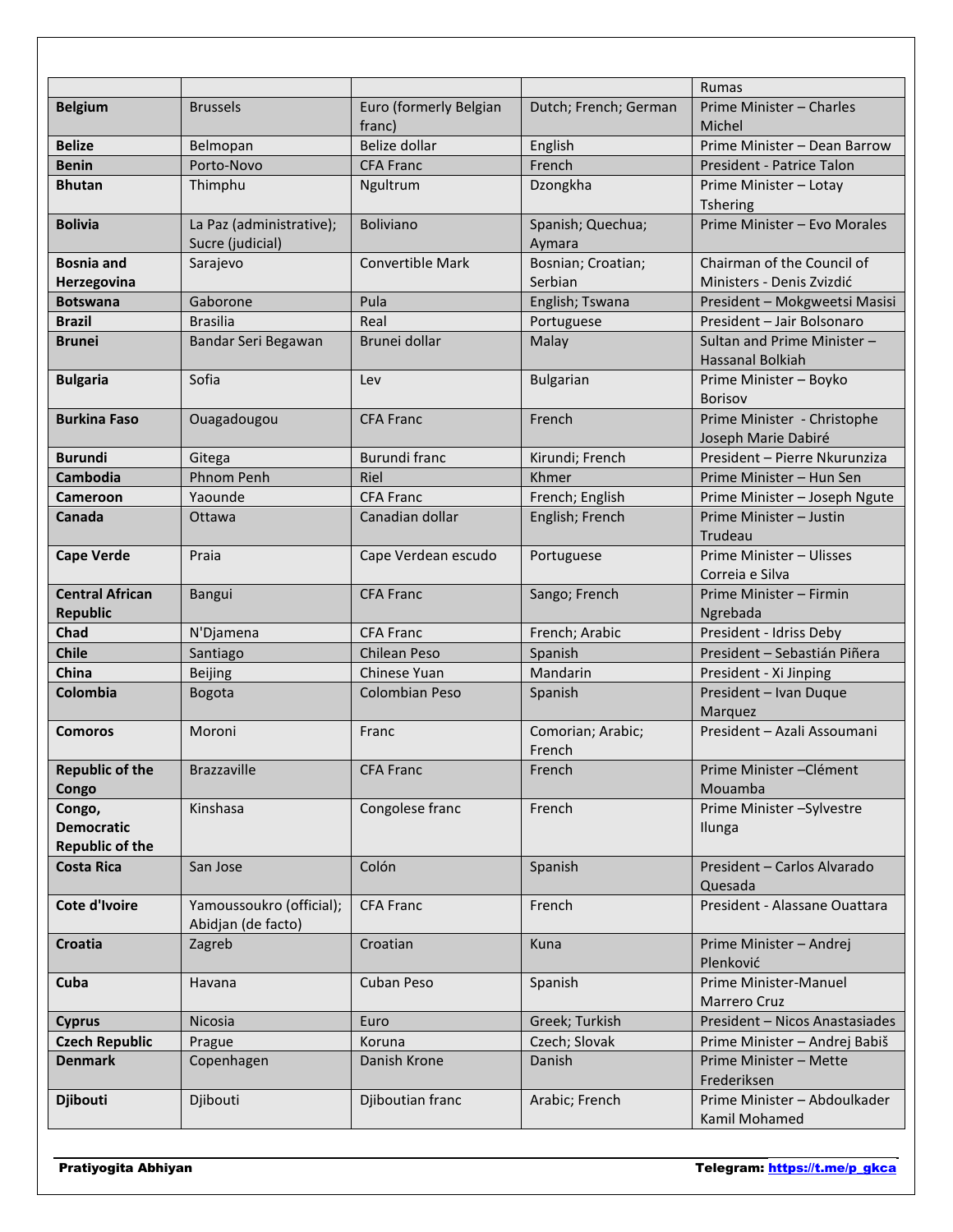| <b>Dominica</b>          | Roseau          | East Caribbean dollar  | English; French;<br><b>Antillean Creole</b> | Prime Minister - Roosevelt<br>Skerrit            |
|--------------------------|-----------------|------------------------|---------------------------------------------|--------------------------------------------------|
| <b>Dominican</b>         | Santo Domingo   | Dominican Peso         | Spanish                                     | President - Danilo Medina                        |
| <b>Republic</b>          |                 |                        |                                             |                                                  |
| <b>East Timor</b>        | Dili            | U.S. dollar            | Tetum; Portuguese;                          | Prime Minister - Taur Matan                      |
| (Timor-Leste)            |                 |                        | lindonesian                                 | Ruak                                             |
| <b>Ecuador</b>           | Quito           | U.S. dollar            | Spanish                                     | President - Lenín Moreno                         |
| Egypt                    | Cairo           | Egyptian pound         | Arabic                                      | Prime Minister - Moustafa                        |
|                          |                 |                        |                                             | Madbouly                                         |
| <b>El Salvador</b>       | San Salvador    | Colón; U.S. dollar     | Spanish                                     | President - Nayib Bukele                         |
| <b>Equatorial Guinea</b> | Malabo          | <b>CFA Franc</b>       | Spanish; French;                            | Prime Minister - Francisco                       |
| <b>Eritrea</b>           | Asmara          | Nakfa                  | Portuguese<br>Arabic; Tigrinya; English     | Pascual Obama Asue<br>President - Isaias Afwerki |
| <b>Estonia</b>           | Tallinn         | Estonia Kroon; Euro    | Estonian                                    | Prime Minister - Jüri Ratas                      |
| Ethiopia                 | Addis Ababa     | <b>Birr</b>            | Amharic                                     | Prime Minister - Abiy Ahmed                      |
| Fiji                     | Suva            | Fiji dollar            | English; Bau Fijian;                        | Prime Minister - Frank                           |
|                          |                 |                        | Hindi                                       | Bainimarama                                      |
| <b>Finland</b>           | Helsinki        | Euro (formerly markka) | Finnish; Swedish                            | Prime Minister - Sanna Marin                     |
| <b>France</b>            | Paris           | Euro (formerly French  | French                                      | Prime Minister - Édouard                         |
|                          |                 | franc)                 |                                             | Philippe                                         |
| Gabon                    | Libreville      | <b>CFA Franc</b>       | French                                      | Prime Minister - Julien                          |
|                          |                 |                        |                                             | Nkoghe Bekale                                    |
| <b>The Gambia</b>        | Banjul          | Dalasi                 | English                                     | President - Adama Barrow                         |
| Georgia                  | Tbilisi         | Lari                   | Georgian                                    | Prime Minister - Salome                          |
|                          |                 |                        |                                             | Zurabishvili                                     |
| Germany                  | <b>Berlin</b>   | Euro (formerly         | German                                      | Chancellor - Frank-Walter<br>Steinmeier          |
| Ghana                    | Accra           | Deutsche mark)<br>Cedi | English                                     | President - Nana Akufo-Addo                      |
| <b>Greece</b>            | <b>Athens</b>   | Euro (formerly         | Greek                                       | Prime Minister-Kyriakos                          |
|                          |                 | drachma)               |                                             | <b>Mitsotakis</b>                                |
| Grenada                  | Saint George's  | East Caribbean dollar  | English; Patois                             | Prime Minister - Keith                           |
|                          |                 |                        |                                             | Mitchell                                         |
| Guatemala                | Guatemala City  | Quetzal                | Spanish                                     | President - Jimmy Morales                        |
| Guinea                   | Conakry         | Guinean franc          | French                                      | Prime Minister-Ibrahima                          |
|                          |                 |                        |                                             | Kassory Fofana                                   |
| Guinea-Bissau            | <b>Bissau</b>   | <b>CFA Franc</b>       | Portuguese                                  | Prime Minister - Aristides                       |
|                          |                 |                        |                                             | Gomes                                            |
| Guyana                   | Georgetown      | Guyanese dollar        | English                                     | Prime Minister - Moses                           |
|                          |                 |                        | Haitian Creole; French                      | Nagamootoo<br>Prime Minister - Jean-Michel       |
| <b>Haiti</b>             | Port-au-Prince  | Gourde                 |                                             | Lapin                                            |
| <b>Honduras</b>          | Tegucigalpa     | Lempira                | Spanish                                     | President - Juan Orlando                         |
|                          |                 |                        |                                             | Hernández                                        |
| <b>Hungary</b>           | <b>Budapest</b> | Forint                 | Hungarian                                   | Prime Minister - Viktor Orbán                    |
| Iceland                  | Reykjavik       | Icelandic króna        | Icelandic                                   | Prime Minister - Katrín                          |
|                          |                 |                        |                                             | Jakobsdóttir                                     |
| India                    | New Delhi       | <b>Indian Rupee</b>    | Hindi; English                              | Prime Minister - Narendra                        |
|                          |                 |                        |                                             | Modi                                             |
| Indonesia                | Jakarta         | Rupiah                 | Indonesian                                  | President - Joko Widodo                          |
| Iran                     | Tehran          | Rial                   | Persian                                     | President - Hassan Rouhani                       |
| Iraq                     | Baghdad         | Iraqi Dinar            | Arabic; Kurdish                             | Prime Minister - Adil Abdul-                     |
| Ireland                  | <b>Dublin</b>   | Euro (formerly Irish   | English; Irish                              | Mahdi<br>Prime Minister-Taoiseach -              |
|                          |                 | pound [punt])          |                                             | Leo Varadkar                                     |
|                          |                 |                        |                                             |                                                  |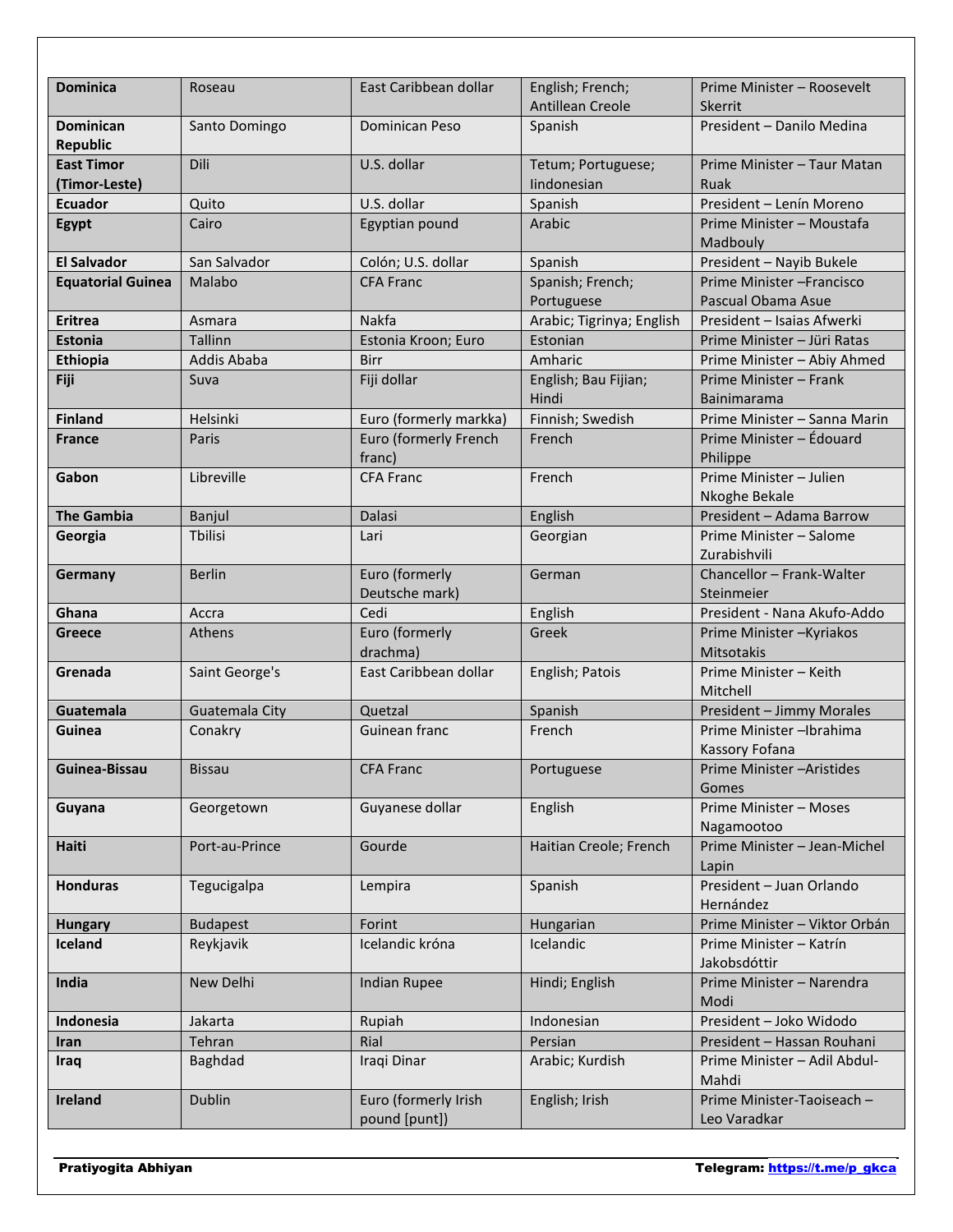| Netanyahu<br>Euro (formerly lira)<br>Italian<br>Prime Minister - Giuseppe<br>Italy<br>Rome<br>Conte<br><b>Jamaica</b><br>Jamaican dollar<br>English<br>Prime Minister - Andrew<br>Kingston<br><b>Holness</b><br>Tokyo<br>Prime Minister - Shinzō Abe<br>Japan<br>Yen<br>Japanese<br>Jordan<br>Arabic<br>Amman<br>Jordanian dinar<br>Prime Minister - Omar Razzaz<br><b>Kazakhstan</b><br>Nur Sultan<br>Kazakh; Russian<br>Prime Minister - Askar Mamin<br>Tenge<br>Nairobi<br>Kenya shilling<br>Swahili; English<br>President - Uhuru Kenyatta<br>Kenya<br><b>Kiribati</b><br>Kiribati dollar<br>English; Gilbertese<br><b>Tarawa Atoll</b><br>President - Taneti Mamau<br>Premier of the Cabinet - Kim<br>Korea, North<br>Won<br>Korean<br>Pyongyang<br>Jong-un<br>Korea, South<br>Seoul<br>Won<br>Prime Minister - Lee Nak-yeon<br>Korean<br>Euro (German Mark<br><b>Kosovo</b><br>Albanian; Serbian<br>Pristina<br>Prime Minister – Ramush<br>prior to 2002)<br>Haradinaj<br>Arabic; English<br>Prime Minister - Jaber<br><b>Kuwait</b><br><b>Kuwait City</b><br>Kuwaiti Dollar<br>Mubarak al-Sabah<br><b>Bishkek</b><br>Prime Minister-<br>Som<br>Kyrgyz; Russian<br>Kyrgyzstan<br>Muhammetkaliy Abulgaziyev<br>Prime Minister - Thongloun<br>Vientiane<br>New Kip<br>Lao (Laotian)<br>Laos<br>Sisoulith<br>Prime Minister-Krišjānis<br>Latvia<br>Riga<br>Lats<br>Latvian<br>Kariņš<br>Arabic; French<br><b>Beirut</b><br>Prime Minister - Saad Hariri<br>Lebanon<br>Lebanese pound<br>Maluti<br>Lesotho<br>Maseru<br>Sesotho; English<br>Prime Minister - Tom Thabane<br>Liberian dollar<br><b>Liberia</b><br>Monrovia<br>English<br>President - George Weah<br>Tripoli<br>Libyan dinar<br>Arabic<br>Prime Minister - Fayez al-<br>Libya<br>Sarraj<br>Liechtenstein<br>Swiss franc<br>Prime Minister-Adrian Hasler<br>Vaduz<br>German<br>Lithuania<br>Vilnius<br>Lithuanian<br>Prime Minister - Saulius<br>Litas<br>Skvernelis<br>Euro (formerly<br>German; French;<br>Luxembourg<br>Prime Minister - Xavier Bettel<br>Luxembourg<br>Luxembourg franc)<br>Luxembourgish<br>Skopje<br>Macedonian<br>President of the Government -<br><b>Macedonia</b><br>Denar<br>Gjorge Ivanov<br>Prime Minister-Christian<br><b>Malagasy Ariary</b><br>Malagasy; French;<br>Madagascar<br>Antananarivo<br>English<br><b>Ntsay</b><br>President - Peter Mutharika<br><b>Malawi</b><br>Kwacha<br>English<br>Lilongwe<br>Malay<br><b>Malaysia</b><br>Kuala Lumpur<br>Prime Minister - Mahathir<br>Ringgit<br>Mohamad<br><b>Maldives</b><br>Dhivehi<br>President - Ibrahim Mohamed<br>Male<br>Rufiyaa<br>Solih<br><b>Mali</b><br><b>CFA Franc</b><br>Prime Minister - Boubou Cisse<br><b>Bamako</b><br>French<br><b>Malta</b><br>Valletta<br>Maltese; English<br>Prime Minister - Joseph<br>Euro<br>Muscat<br>Majuro<br>U.S. Dollar<br>Prime Minister - Stefan Löfven<br><b>Marshall Islands</b><br>Marshallese; English<br>Mauritania<br>Nouakchott<br>Arabic<br>Prime Minister - Ismail Ould<br>Ouguiya<br>Bedde Ould Cheikh Sidiya<br><b>Mauritius</b><br>Prime Minister - Pravind<br>Port Louis<br>Mauritian rupee<br>English<br>Jugnauth<br>President - Andrés Manuel<br><b>Mexico</b><br><b>Mexico City</b><br>Spanish<br>Mexican peso<br>López Obrador<br>Palikir<br>President - Peter M. Christian<br>U.S. Dollar<br>Micronesia,<br>English |               |            |        |                |                           |
|---------------------------------------------------------------------------------------------------------------------------------------------------------------------------------------------------------------------------------------------------------------------------------------------------------------------------------------------------------------------------------------------------------------------------------------------------------------------------------------------------------------------------------------------------------------------------------------------------------------------------------------------------------------------------------------------------------------------------------------------------------------------------------------------------------------------------------------------------------------------------------------------------------------------------------------------------------------------------------------------------------------------------------------------------------------------------------------------------------------------------------------------------------------------------------------------------------------------------------------------------------------------------------------------------------------------------------------------------------------------------------------------------------------------------------------------------------------------------------------------------------------------------------------------------------------------------------------------------------------------------------------------------------------------------------------------------------------------------------------------------------------------------------------------------------------------------------------------------------------------------------------------------------------------------------------------------------------------------------------------------------------------------------------------------------------------------------------------------------------------------------------------------------------------------------------------------------------------------------------------------------------------------------------------------------------------------------------------------------------------------------------------------------------------------------------------------------------------------------------------------------------------------------------------------------------------------------------------------------------------------------------------------------------------------------------------------------------------------------------------------------------------------------------------------------------------------------------------------------------------------------------------------------------------------------------------------------------------------------------------------------------------------------------------------------------------------------------------------------------------------------------------------------------------------------------------------------------------------------------------------------------------------------------------------------------------------------------|---------------|------------|--------|----------------|---------------------------|
|                                                                                                                                                                                                                                                                                                                                                                                                                                                                                                                                                                                                                                                                                                                                                                                                                                                                                                                                                                                                                                                                                                                                                                                                                                                                                                                                                                                                                                                                                                                                                                                                                                                                                                                                                                                                                                                                                                                                                                                                                                                                                                                                                                                                                                                                                                                                                                                                                                                                                                                                                                                                                                                                                                                                                                                                                                                                                                                                                                                                                                                                                                                                                                                                                                                                                                                                       | <b>Israel</b> | Jerusalem* | Shekel | Hebrew; Arabic | Prime Minister - Benjamin |
|                                                                                                                                                                                                                                                                                                                                                                                                                                                                                                                                                                                                                                                                                                                                                                                                                                                                                                                                                                                                                                                                                                                                                                                                                                                                                                                                                                                                                                                                                                                                                                                                                                                                                                                                                                                                                                                                                                                                                                                                                                                                                                                                                                                                                                                                                                                                                                                                                                                                                                                                                                                                                                                                                                                                                                                                                                                                                                                                                                                                                                                                                                                                                                                                                                                                                                                                       |               |            |        |                |                           |
|                                                                                                                                                                                                                                                                                                                                                                                                                                                                                                                                                                                                                                                                                                                                                                                                                                                                                                                                                                                                                                                                                                                                                                                                                                                                                                                                                                                                                                                                                                                                                                                                                                                                                                                                                                                                                                                                                                                                                                                                                                                                                                                                                                                                                                                                                                                                                                                                                                                                                                                                                                                                                                                                                                                                                                                                                                                                                                                                                                                                                                                                                                                                                                                                                                                                                                                                       |               |            |        |                |                           |
|                                                                                                                                                                                                                                                                                                                                                                                                                                                                                                                                                                                                                                                                                                                                                                                                                                                                                                                                                                                                                                                                                                                                                                                                                                                                                                                                                                                                                                                                                                                                                                                                                                                                                                                                                                                                                                                                                                                                                                                                                                                                                                                                                                                                                                                                                                                                                                                                                                                                                                                                                                                                                                                                                                                                                                                                                                                                                                                                                                                                                                                                                                                                                                                                                                                                                                                                       |               |            |        |                |                           |
|                                                                                                                                                                                                                                                                                                                                                                                                                                                                                                                                                                                                                                                                                                                                                                                                                                                                                                                                                                                                                                                                                                                                                                                                                                                                                                                                                                                                                                                                                                                                                                                                                                                                                                                                                                                                                                                                                                                                                                                                                                                                                                                                                                                                                                                                                                                                                                                                                                                                                                                                                                                                                                                                                                                                                                                                                                                                                                                                                                                                                                                                                                                                                                                                                                                                                                                                       |               |            |        |                |                           |
|                                                                                                                                                                                                                                                                                                                                                                                                                                                                                                                                                                                                                                                                                                                                                                                                                                                                                                                                                                                                                                                                                                                                                                                                                                                                                                                                                                                                                                                                                                                                                                                                                                                                                                                                                                                                                                                                                                                                                                                                                                                                                                                                                                                                                                                                                                                                                                                                                                                                                                                                                                                                                                                                                                                                                                                                                                                                                                                                                                                                                                                                                                                                                                                                                                                                                                                                       |               |            |        |                |                           |
|                                                                                                                                                                                                                                                                                                                                                                                                                                                                                                                                                                                                                                                                                                                                                                                                                                                                                                                                                                                                                                                                                                                                                                                                                                                                                                                                                                                                                                                                                                                                                                                                                                                                                                                                                                                                                                                                                                                                                                                                                                                                                                                                                                                                                                                                                                                                                                                                                                                                                                                                                                                                                                                                                                                                                                                                                                                                                                                                                                                                                                                                                                                                                                                                                                                                                                                                       |               |            |        |                |                           |
|                                                                                                                                                                                                                                                                                                                                                                                                                                                                                                                                                                                                                                                                                                                                                                                                                                                                                                                                                                                                                                                                                                                                                                                                                                                                                                                                                                                                                                                                                                                                                                                                                                                                                                                                                                                                                                                                                                                                                                                                                                                                                                                                                                                                                                                                                                                                                                                                                                                                                                                                                                                                                                                                                                                                                                                                                                                                                                                                                                                                                                                                                                                                                                                                                                                                                                                                       |               |            |        |                |                           |
|                                                                                                                                                                                                                                                                                                                                                                                                                                                                                                                                                                                                                                                                                                                                                                                                                                                                                                                                                                                                                                                                                                                                                                                                                                                                                                                                                                                                                                                                                                                                                                                                                                                                                                                                                                                                                                                                                                                                                                                                                                                                                                                                                                                                                                                                                                                                                                                                                                                                                                                                                                                                                                                                                                                                                                                                                                                                                                                                                                                                                                                                                                                                                                                                                                                                                                                                       |               |            |        |                |                           |
|                                                                                                                                                                                                                                                                                                                                                                                                                                                                                                                                                                                                                                                                                                                                                                                                                                                                                                                                                                                                                                                                                                                                                                                                                                                                                                                                                                                                                                                                                                                                                                                                                                                                                                                                                                                                                                                                                                                                                                                                                                                                                                                                                                                                                                                                                                                                                                                                                                                                                                                                                                                                                                                                                                                                                                                                                                                                                                                                                                                                                                                                                                                                                                                                                                                                                                                                       |               |            |        |                |                           |
|                                                                                                                                                                                                                                                                                                                                                                                                                                                                                                                                                                                                                                                                                                                                                                                                                                                                                                                                                                                                                                                                                                                                                                                                                                                                                                                                                                                                                                                                                                                                                                                                                                                                                                                                                                                                                                                                                                                                                                                                                                                                                                                                                                                                                                                                                                                                                                                                                                                                                                                                                                                                                                                                                                                                                                                                                                                                                                                                                                                                                                                                                                                                                                                                                                                                                                                                       |               |            |        |                |                           |
|                                                                                                                                                                                                                                                                                                                                                                                                                                                                                                                                                                                                                                                                                                                                                                                                                                                                                                                                                                                                                                                                                                                                                                                                                                                                                                                                                                                                                                                                                                                                                                                                                                                                                                                                                                                                                                                                                                                                                                                                                                                                                                                                                                                                                                                                                                                                                                                                                                                                                                                                                                                                                                                                                                                                                                                                                                                                                                                                                                                                                                                                                                                                                                                                                                                                                                                                       |               |            |        |                |                           |
|                                                                                                                                                                                                                                                                                                                                                                                                                                                                                                                                                                                                                                                                                                                                                                                                                                                                                                                                                                                                                                                                                                                                                                                                                                                                                                                                                                                                                                                                                                                                                                                                                                                                                                                                                                                                                                                                                                                                                                                                                                                                                                                                                                                                                                                                                                                                                                                                                                                                                                                                                                                                                                                                                                                                                                                                                                                                                                                                                                                                                                                                                                                                                                                                                                                                                                                                       |               |            |        |                |                           |
|                                                                                                                                                                                                                                                                                                                                                                                                                                                                                                                                                                                                                                                                                                                                                                                                                                                                                                                                                                                                                                                                                                                                                                                                                                                                                                                                                                                                                                                                                                                                                                                                                                                                                                                                                                                                                                                                                                                                                                                                                                                                                                                                                                                                                                                                                                                                                                                                                                                                                                                                                                                                                                                                                                                                                                                                                                                                                                                                                                                                                                                                                                                                                                                                                                                                                                                                       |               |            |        |                |                           |
|                                                                                                                                                                                                                                                                                                                                                                                                                                                                                                                                                                                                                                                                                                                                                                                                                                                                                                                                                                                                                                                                                                                                                                                                                                                                                                                                                                                                                                                                                                                                                                                                                                                                                                                                                                                                                                                                                                                                                                                                                                                                                                                                                                                                                                                                                                                                                                                                                                                                                                                                                                                                                                                                                                                                                                                                                                                                                                                                                                                                                                                                                                                                                                                                                                                                                                                                       |               |            |        |                |                           |
|                                                                                                                                                                                                                                                                                                                                                                                                                                                                                                                                                                                                                                                                                                                                                                                                                                                                                                                                                                                                                                                                                                                                                                                                                                                                                                                                                                                                                                                                                                                                                                                                                                                                                                                                                                                                                                                                                                                                                                                                                                                                                                                                                                                                                                                                                                                                                                                                                                                                                                                                                                                                                                                                                                                                                                                                                                                                                                                                                                                                                                                                                                                                                                                                                                                                                                                                       |               |            |        |                |                           |
|                                                                                                                                                                                                                                                                                                                                                                                                                                                                                                                                                                                                                                                                                                                                                                                                                                                                                                                                                                                                                                                                                                                                                                                                                                                                                                                                                                                                                                                                                                                                                                                                                                                                                                                                                                                                                                                                                                                                                                                                                                                                                                                                                                                                                                                                                                                                                                                                                                                                                                                                                                                                                                                                                                                                                                                                                                                                                                                                                                                                                                                                                                                                                                                                                                                                                                                                       |               |            |        |                |                           |
|                                                                                                                                                                                                                                                                                                                                                                                                                                                                                                                                                                                                                                                                                                                                                                                                                                                                                                                                                                                                                                                                                                                                                                                                                                                                                                                                                                                                                                                                                                                                                                                                                                                                                                                                                                                                                                                                                                                                                                                                                                                                                                                                                                                                                                                                                                                                                                                                                                                                                                                                                                                                                                                                                                                                                                                                                                                                                                                                                                                                                                                                                                                                                                                                                                                                                                                                       |               |            |        |                |                           |
|                                                                                                                                                                                                                                                                                                                                                                                                                                                                                                                                                                                                                                                                                                                                                                                                                                                                                                                                                                                                                                                                                                                                                                                                                                                                                                                                                                                                                                                                                                                                                                                                                                                                                                                                                                                                                                                                                                                                                                                                                                                                                                                                                                                                                                                                                                                                                                                                                                                                                                                                                                                                                                                                                                                                                                                                                                                                                                                                                                                                                                                                                                                                                                                                                                                                                                                                       |               |            |        |                |                           |
|                                                                                                                                                                                                                                                                                                                                                                                                                                                                                                                                                                                                                                                                                                                                                                                                                                                                                                                                                                                                                                                                                                                                                                                                                                                                                                                                                                                                                                                                                                                                                                                                                                                                                                                                                                                                                                                                                                                                                                                                                                                                                                                                                                                                                                                                                                                                                                                                                                                                                                                                                                                                                                                                                                                                                                                                                                                                                                                                                                                                                                                                                                                                                                                                                                                                                                                                       |               |            |        |                |                           |
|                                                                                                                                                                                                                                                                                                                                                                                                                                                                                                                                                                                                                                                                                                                                                                                                                                                                                                                                                                                                                                                                                                                                                                                                                                                                                                                                                                                                                                                                                                                                                                                                                                                                                                                                                                                                                                                                                                                                                                                                                                                                                                                                                                                                                                                                                                                                                                                                                                                                                                                                                                                                                                                                                                                                                                                                                                                                                                                                                                                                                                                                                                                                                                                                                                                                                                                                       |               |            |        |                |                           |
|                                                                                                                                                                                                                                                                                                                                                                                                                                                                                                                                                                                                                                                                                                                                                                                                                                                                                                                                                                                                                                                                                                                                                                                                                                                                                                                                                                                                                                                                                                                                                                                                                                                                                                                                                                                                                                                                                                                                                                                                                                                                                                                                                                                                                                                                                                                                                                                                                                                                                                                                                                                                                                                                                                                                                                                                                                                                                                                                                                                                                                                                                                                                                                                                                                                                                                                                       |               |            |        |                |                           |
|                                                                                                                                                                                                                                                                                                                                                                                                                                                                                                                                                                                                                                                                                                                                                                                                                                                                                                                                                                                                                                                                                                                                                                                                                                                                                                                                                                                                                                                                                                                                                                                                                                                                                                                                                                                                                                                                                                                                                                                                                                                                                                                                                                                                                                                                                                                                                                                                                                                                                                                                                                                                                                                                                                                                                                                                                                                                                                                                                                                                                                                                                                                                                                                                                                                                                                                                       |               |            |        |                |                           |
|                                                                                                                                                                                                                                                                                                                                                                                                                                                                                                                                                                                                                                                                                                                                                                                                                                                                                                                                                                                                                                                                                                                                                                                                                                                                                                                                                                                                                                                                                                                                                                                                                                                                                                                                                                                                                                                                                                                                                                                                                                                                                                                                                                                                                                                                                                                                                                                                                                                                                                                                                                                                                                                                                                                                                                                                                                                                                                                                                                                                                                                                                                                                                                                                                                                                                                                                       |               |            |        |                |                           |
|                                                                                                                                                                                                                                                                                                                                                                                                                                                                                                                                                                                                                                                                                                                                                                                                                                                                                                                                                                                                                                                                                                                                                                                                                                                                                                                                                                                                                                                                                                                                                                                                                                                                                                                                                                                                                                                                                                                                                                                                                                                                                                                                                                                                                                                                                                                                                                                                                                                                                                                                                                                                                                                                                                                                                                                                                                                                                                                                                                                                                                                                                                                                                                                                                                                                                                                                       |               |            |        |                |                           |
|                                                                                                                                                                                                                                                                                                                                                                                                                                                                                                                                                                                                                                                                                                                                                                                                                                                                                                                                                                                                                                                                                                                                                                                                                                                                                                                                                                                                                                                                                                                                                                                                                                                                                                                                                                                                                                                                                                                                                                                                                                                                                                                                                                                                                                                                                                                                                                                                                                                                                                                                                                                                                                                                                                                                                                                                                                                                                                                                                                                                                                                                                                                                                                                                                                                                                                                                       |               |            |        |                |                           |
|                                                                                                                                                                                                                                                                                                                                                                                                                                                                                                                                                                                                                                                                                                                                                                                                                                                                                                                                                                                                                                                                                                                                                                                                                                                                                                                                                                                                                                                                                                                                                                                                                                                                                                                                                                                                                                                                                                                                                                                                                                                                                                                                                                                                                                                                                                                                                                                                                                                                                                                                                                                                                                                                                                                                                                                                                                                                                                                                                                                                                                                                                                                                                                                                                                                                                                                                       |               |            |        |                |                           |
|                                                                                                                                                                                                                                                                                                                                                                                                                                                                                                                                                                                                                                                                                                                                                                                                                                                                                                                                                                                                                                                                                                                                                                                                                                                                                                                                                                                                                                                                                                                                                                                                                                                                                                                                                                                                                                                                                                                                                                                                                                                                                                                                                                                                                                                                                                                                                                                                                                                                                                                                                                                                                                                                                                                                                                                                                                                                                                                                                                                                                                                                                                                                                                                                                                                                                                                                       |               |            |        |                |                           |
|                                                                                                                                                                                                                                                                                                                                                                                                                                                                                                                                                                                                                                                                                                                                                                                                                                                                                                                                                                                                                                                                                                                                                                                                                                                                                                                                                                                                                                                                                                                                                                                                                                                                                                                                                                                                                                                                                                                                                                                                                                                                                                                                                                                                                                                                                                                                                                                                                                                                                                                                                                                                                                                                                                                                                                                                                                                                                                                                                                                                                                                                                                                                                                                                                                                                                                                                       |               |            |        |                |                           |
|                                                                                                                                                                                                                                                                                                                                                                                                                                                                                                                                                                                                                                                                                                                                                                                                                                                                                                                                                                                                                                                                                                                                                                                                                                                                                                                                                                                                                                                                                                                                                                                                                                                                                                                                                                                                                                                                                                                                                                                                                                                                                                                                                                                                                                                                                                                                                                                                                                                                                                                                                                                                                                                                                                                                                                                                                                                                                                                                                                                                                                                                                                                                                                                                                                                                                                                                       |               |            |        |                |                           |
|                                                                                                                                                                                                                                                                                                                                                                                                                                                                                                                                                                                                                                                                                                                                                                                                                                                                                                                                                                                                                                                                                                                                                                                                                                                                                                                                                                                                                                                                                                                                                                                                                                                                                                                                                                                                                                                                                                                                                                                                                                                                                                                                                                                                                                                                                                                                                                                                                                                                                                                                                                                                                                                                                                                                                                                                                                                                                                                                                                                                                                                                                                                                                                                                                                                                                                                                       |               |            |        |                |                           |
|                                                                                                                                                                                                                                                                                                                                                                                                                                                                                                                                                                                                                                                                                                                                                                                                                                                                                                                                                                                                                                                                                                                                                                                                                                                                                                                                                                                                                                                                                                                                                                                                                                                                                                                                                                                                                                                                                                                                                                                                                                                                                                                                                                                                                                                                                                                                                                                                                                                                                                                                                                                                                                                                                                                                                                                                                                                                                                                                                                                                                                                                                                                                                                                                                                                                                                                                       |               |            |        |                |                           |
|                                                                                                                                                                                                                                                                                                                                                                                                                                                                                                                                                                                                                                                                                                                                                                                                                                                                                                                                                                                                                                                                                                                                                                                                                                                                                                                                                                                                                                                                                                                                                                                                                                                                                                                                                                                                                                                                                                                                                                                                                                                                                                                                                                                                                                                                                                                                                                                                                                                                                                                                                                                                                                                                                                                                                                                                                                                                                                                                                                                                                                                                                                                                                                                                                                                                                                                                       |               |            |        |                |                           |
|                                                                                                                                                                                                                                                                                                                                                                                                                                                                                                                                                                                                                                                                                                                                                                                                                                                                                                                                                                                                                                                                                                                                                                                                                                                                                                                                                                                                                                                                                                                                                                                                                                                                                                                                                                                                                                                                                                                                                                                                                                                                                                                                                                                                                                                                                                                                                                                                                                                                                                                                                                                                                                                                                                                                                                                                                                                                                                                                                                                                                                                                                                                                                                                                                                                                                                                                       |               |            |        |                |                           |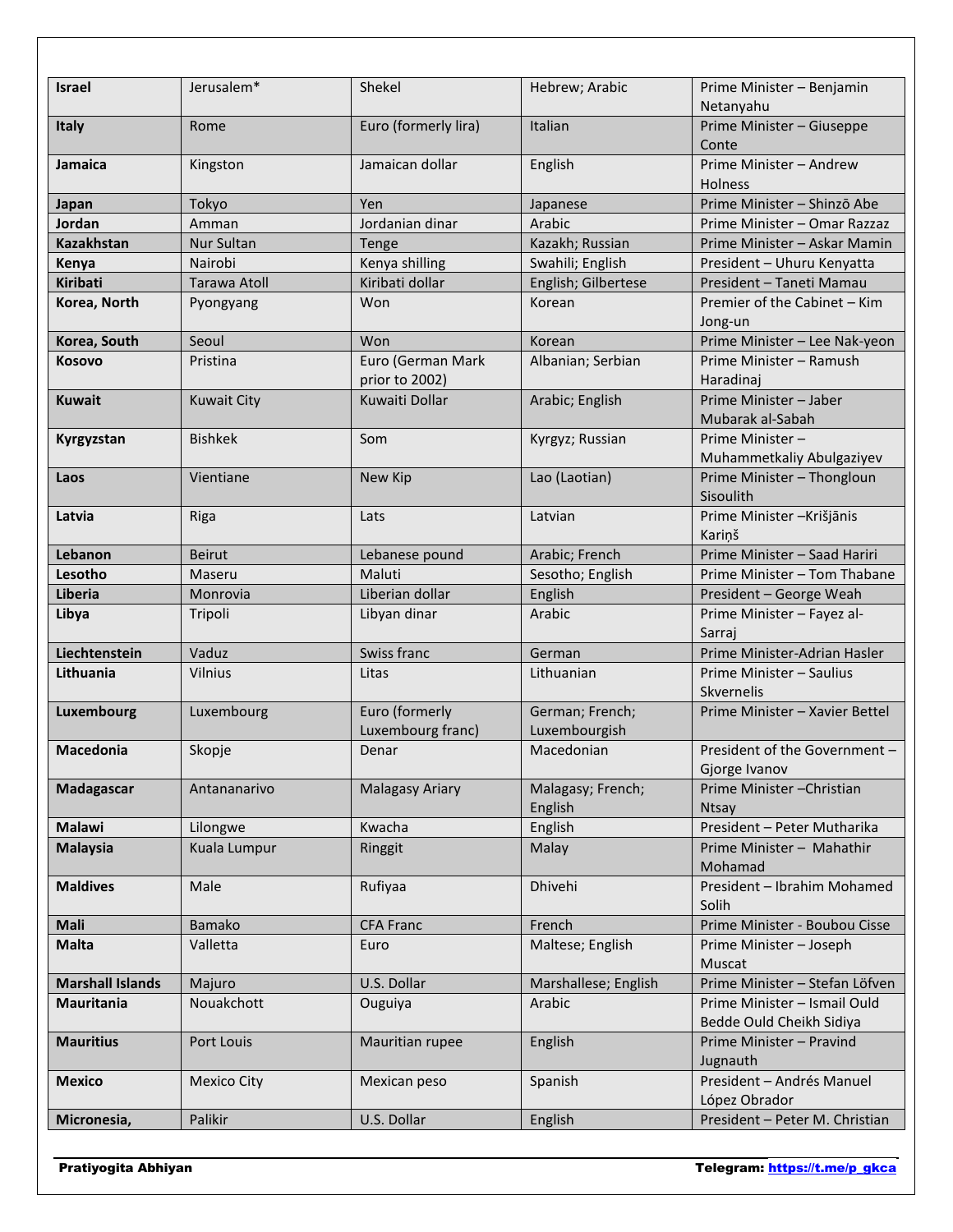| <b>Federated States</b><br>οf |                                                                        |                         |                                  |                                                                        |
|-------------------------------|------------------------------------------------------------------------|-------------------------|----------------------------------|------------------------------------------------------------------------|
| <b>Moldova</b>                | Chisinau                                                               | Leu                     | Moldovan (Romanian)              | Prime Minister - Maia Sandu                                            |
| <b>Monaco</b>                 | <b>Monte Carlo</b>                                                     | Euro                    | French; Italian; English         | Minister of State - Serge Telle                                        |
| <b>Mongolia</b>               | Ulaanbaatar                                                            | Togrog                  | Mongolian                        | Prime Minister - Ukhnaagiin<br>Khürelsükh                              |
| Montenegro                    | Podgorica                                                              | Euro                    | Montenegrin                      | Prime Minister - Duško<br>Marković                                     |
| <b>Morocco</b>                | Rabat                                                                  | <b>Dirham</b>           | Arabic                           | Prime Minister-Saadeddine<br>Othmani                                   |
| Mozambique                    | Maputo                                                                 | Metical                 | Portuguese                       | Prime Minister - Carlos<br>Agostinho do Rosário                        |
| <b>Myanmar</b><br>(Burma)     | Nay Pyi Taw                                                            | Kyat                    | <b>Burmese</b>                   | President-Win Myint                                                    |
| <b>Namibia</b>                | Windhoek                                                               | Namibian dollar         | English; Afrikaans;<br>German    | Prime Minister - Saara<br>Kuugongelwa                                  |
| <b>Nauru</b>                  | no official capital;<br>government offices in<br><b>Yaren District</b> | Australian dollar       | English; Nauran                  | President - Lionel Aingimea                                            |
| <b>Nepal</b>                  | Kathmandu                                                              | Nepalese rupee          | Nepali                           | Prime Minister - KP Sharma<br>Oli                                      |
| <b>Netherlands</b>            | Amsterdam; The Hague<br>(seat of government)                           | Euro (formerly guilder) | Dutch                            | Prime Minister - Mark Rutte                                            |
| <b>New Zealand</b>            | Wellington                                                             | New Zealand dollar      | English                          | Prime Minister - Jacinda<br>Ardern                                     |
| Nicaragua                     | Managua                                                                | Gold cordoba            | Spanish                          | President - Daniel Ortega                                              |
| <b>Niger</b>                  | Niamey                                                                 | <b>CFA Franc</b>        | French                           | Prime Minister - Brigi Rafini                                          |
| <b>Nigeria</b>                | Abuja                                                                  | Naira                   | English                          | Prime Minister- Sir Abubakar<br>Tafawa Balewa                          |
| <b>Norway</b>                 | Oslo                                                                   | Norwegian krone         | Norwegian                        | Prime Minister - Erna Solberg                                          |
| Oman                          | Muscat                                                                 | Omani rial              | Arabic                           | Sultan and Prime Minister -<br>Qaboos bin Said al Said                 |
| Pakistan                      | Islamabad                                                              | Pakistani rupee         | Urdu; English                    | Prime Minister - Imran Khan                                            |
| Palau                         | Melekeok                                                               | U.S. dollar             | English; Palauan                 | Vice President - Thomas<br>Remengesau Jr.                              |
| <b>Palestine</b>              | Ramallah, East<br>Jerusalem                                            | Palestine Pound         | Arabic                           | Prime Minister - Mohammad<br>Shtayyeh                                  |
| Panama                        | Panama City                                                            | Balboa; U.S. dollar     | Spanish                          | President - Laurentino Cortizo                                         |
| <b>Papua New</b><br>Guinea    | Port Moresby                                                           | Kina                    | English; Tok Pisin;<br>Hiri Motu | Prime Minister - James<br>Marape                                       |
| Paraguay                      | Asuncion                                                               | Guaraní                 | Spanish; Guarani                 | President - Mario Abdo<br>Benítez                                      |
| Peru                          | Lima                                                                   | Nuevo sol (1991)        | Spanish                          | Prime Minister - Salvador del<br>Solar                                 |
| <b>Philippines</b>            | Manila                                                                 | Peso                    | Filipino; English                | President - Rodrigo Duterte                                            |
| Poland                        | Warsaw                                                                 | Zloty                   | Polish                           | Prime Minister - Mateusz<br>Morawiecki                                 |
| Portugal                      | Lisbon                                                                 | Euro (formerly escudo)  | Portuguese                       | Prime Minister - António<br>Costa                                      |
| Qatar                         | Doha                                                                   | Qatari riyal            | Arabic                           | Prime Minister - Sheikh<br>Abdullah bin Nasser bin<br>Khalifa Al Thani |
| Romania                       | <b>Bucharest</b>                                                       | Romanian Rupee          | Romanian                         | Prime Minister - Viorica<br>Dăncilă                                    |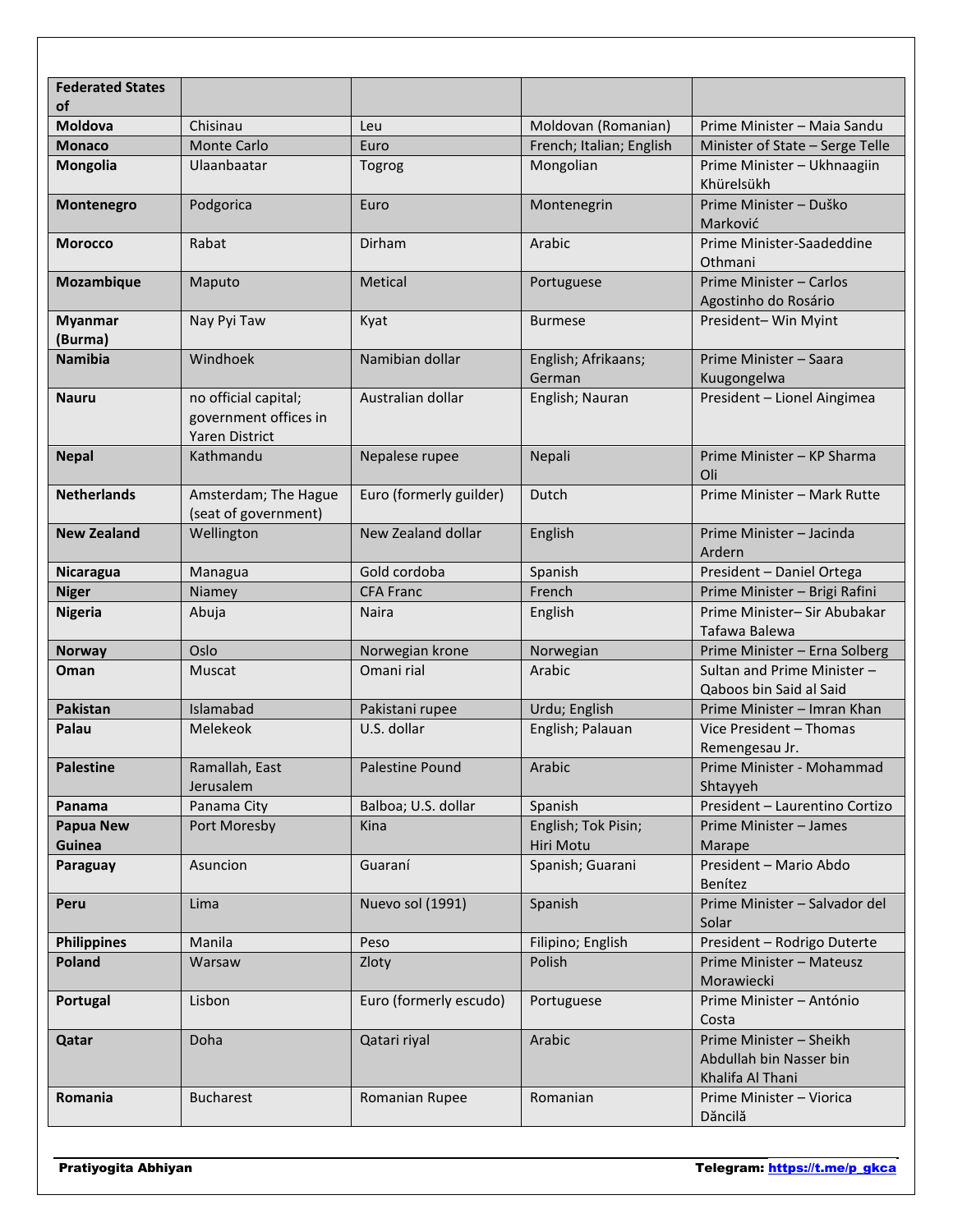| <b>Russia</b>                              | <b>Moscow</b>                                                                         | Ruble                                      | Romanian                                                                                                                      | Prime Minister - Dmitry<br>Medvedev                    |
|--------------------------------------------|---------------------------------------------------------------------------------------|--------------------------------------------|-------------------------------------------------------------------------------------------------------------------------------|--------------------------------------------------------|
| <b>Rwanda</b>                              | Kigali                                                                                | Rwandan franc                              | Russian                                                                                                                       | Prime Minister - Édouard<br>Ngirente                   |
| <b>Saint Kitts and</b><br><b>Nevis</b>     | <b>Basseterre</b>                                                                     | East Caribbean dollar                      | English                                                                                                                       | Prime Minister - Timothy<br><b>Harris</b>              |
| <b>Saint Lucia</b>                         | Castries                                                                              | East Caribbean dollar                      | English                                                                                                                       | Prime Minister - Allen<br>Chastanet                    |
| <b>Saint Vincent and</b><br>the Grenadines | Kingstown                                                                             | East Caribbean dollar                      | English                                                                                                                       | Prime Minister - Ralph<br>Gonsalves                    |
| Samoa                                      | Apia                                                                                  | Tala                                       | Samoan, English                                                                                                               | Prime Minister - Tuilaepa<br>Aiono Sailele Malielegaoi |
| <b>San Marino</b>                          | San Marino                                                                            | Euro                                       | Italian                                                                                                                       | Pasquale Valentini                                     |
| Sao Tome and<br>Principe                   | Sao Tome                                                                              | Dobra                                      | Portuguese                                                                                                                    | Prime Minister - Jorge Bom<br>Jesus                    |
| Saudi Arabia                               | Riyadh                                                                                | Riyal                                      | Arabic                                                                                                                        | King and Prime Minister-<br>Salman of Saudi Arabia     |
| Senegal                                    | Dakar                                                                                 | <b>CFA Franc</b>                           | French                                                                                                                        | Prime Minister - Mohammed<br>Dionne                    |
| <b>Serbia</b>                              | Belgrade                                                                              | Serbian Dinar                              | Serbian                                                                                                                       | Prime Minister - Ana Brnabić                           |
| <b>Seychelles</b>                          | Victoria                                                                              | Seychelles rupee                           | Seychellois Creole,<br>French English                                                                                         | President - Danny Faure                                |
| <b>Sierra Leone</b>                        | Freetown                                                                              | Leone                                      | English                                                                                                                       | President - Julius Maada Bio                           |
| <b>Singapore</b>                           | Singapore                                                                             | Singapore dollar                           | English, Chinese and<br>Malay<br>Tamil                                                                                        | Prime Minister - Lee Hsien<br>Loong                    |
| <b>Slovakia</b>                            | <b>Bratislava</b>                                                                     | Euro                                       | Slovak                                                                                                                        | Prime Minister - Peter<br>Pellegrini                   |
| <b>Slovenia</b>                            | Ljubljana                                                                             | Slovenian tolar; euro<br>(as of $1/1/07$ ) | Slovene                                                                                                                       | Prime Minister - Marjan Šarec                          |
| <b>Solomon Islands</b>                     | Honiara                                                                               | Solomon Islands dollar                     | English                                                                                                                       | Prime Minister-Manasseh<br>Sogavare                    |
| <b>Somalia</b>                             | Mogadishu                                                                             | Somali shilling                            | Somali Arabic                                                                                                                 | Prime Minister - Hassan Ali<br>Khayre                  |
| <b>South Africa</b>                        | Pretoria<br>(administrative); Cape<br>Town (legislative);<br>Bloemfontein (judiciary) | Rand                                       | Afrikaans, English,<br>Southern Ndebele,<br>Northern Sotho,<br>Southern Sotho, Swazi<br>Tsonga, Tswana, Venda,<br>Xhosa, Zulu | President - Cyril Ramaphosa                            |
| <b>South Sudan</b>                         | Juba                                                                                  | Sudanese Pound                             | English                                                                                                                       | President - Salva Kiir Mayardit                        |
| Spain                                      | Madrid                                                                                | Euro (formerly peseta)                     | Spanish, Catalan<br>Galician, Gasque                                                                                          | Prime Minister - Pedro<br>Sánchez                      |
| Sri Lanka                                  | Colombo; Sri<br>Jayewardenepura Kotte<br>(legislative)                                | Sri Lankan rupee                           | Sinhala, Tamil                                                                                                                | Prime Minister - Mahinda<br>Rajapaksa                  |
| Sudan                                      | Khartoum                                                                              | Sudanese Pound                             | Arabic, English                                                                                                               | Prime Minister-Abdalla<br>Hamdok                       |
| <b>Suriname</b>                            | Paramaribo                                                                            | Surinamese dollar                          | Dutch                                                                                                                         | President - Dési Bouterse                              |
| Swaziland                                  | Mbabane                                                                               | Lilangeni                                  | English, Swati                                                                                                                | Prime Minister-Ambrose<br>Mandvulo Dlamini             |
| Sweden                                     | Stockholm                                                                             | Krona                                      | Swedish                                                                                                                       | Prime Minister - Stefan Löfven                         |
| <b>Switzerland</b>                         | <b>Berne</b>                                                                          | Swiss franc                                | German, French, Italian,<br>Romansh                                                                                           | President - Ueli Maurer                                |